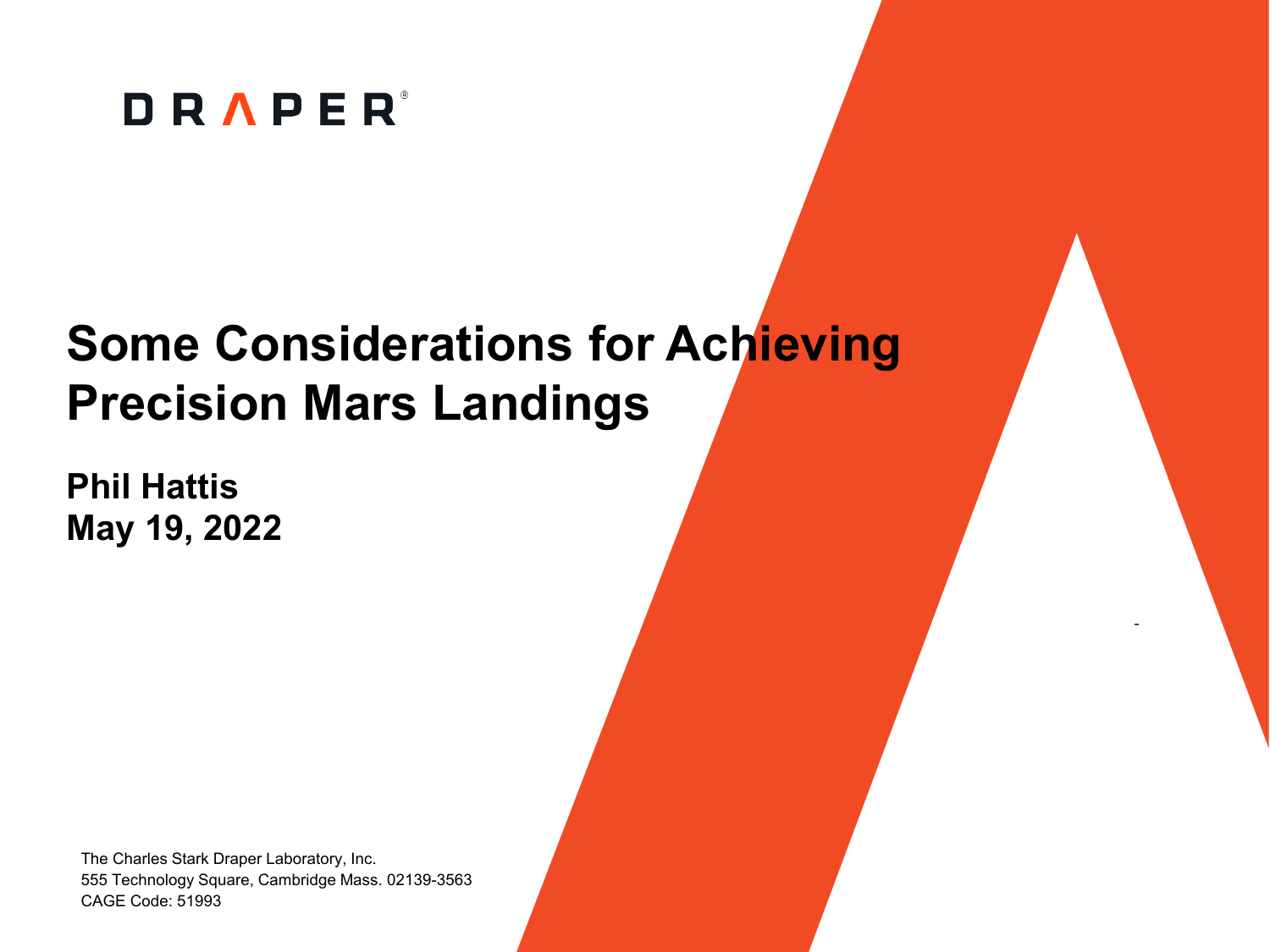# **Factors That Impact Landing Precision**

#### *Navigation*

- Approach navigation state accuracy
- Map tie errors (inaccuracy of mapped position of target site)

#### *Mars Atmospheric Effects*

- Density variations that affect the entry trajectory
- Vehicle/decelerator descent wind drift

### *Guidance and Control (G&C)*

- Control authority and mass cost
- Realizable time responses to steering commands

#### DRAPER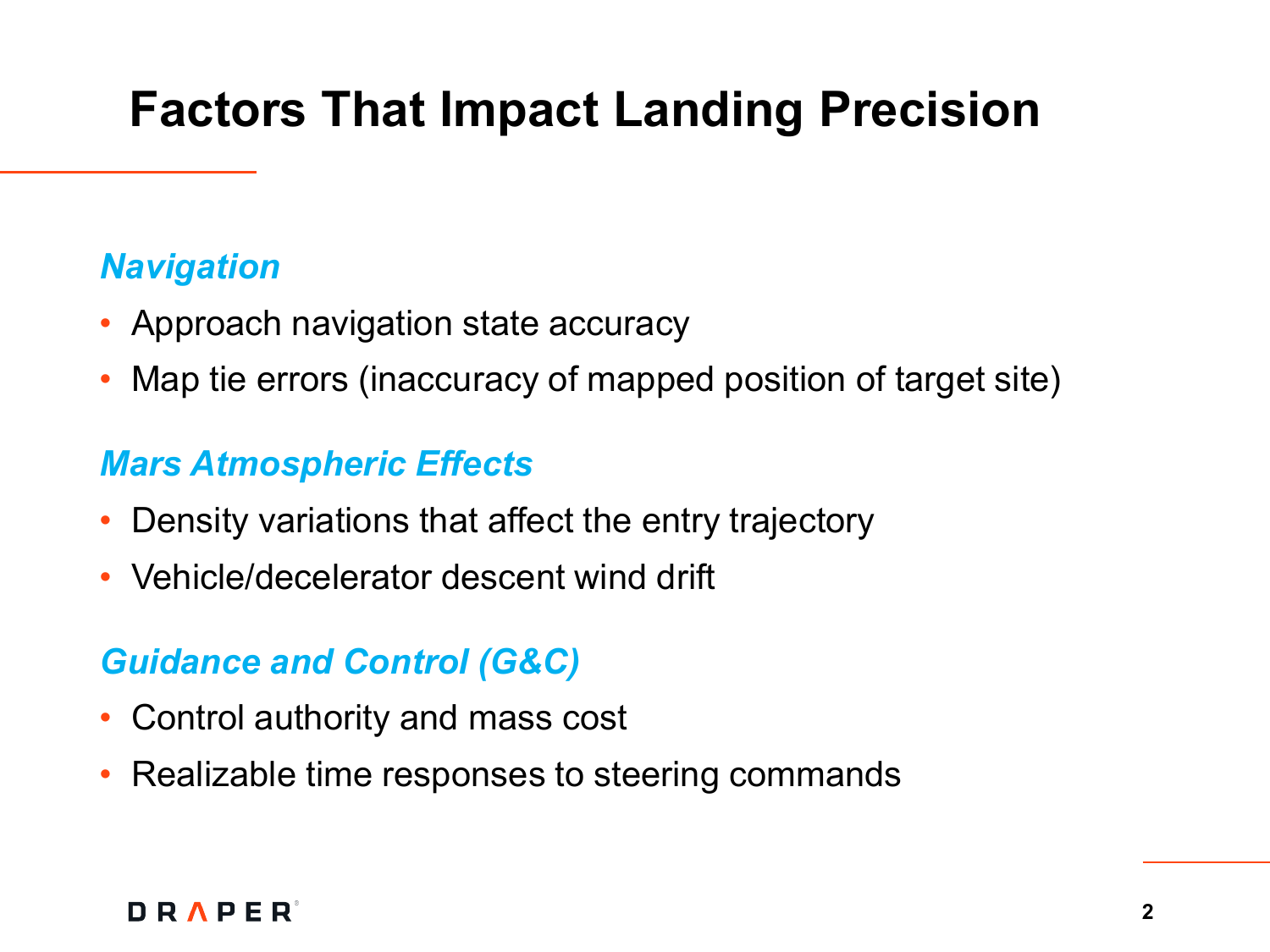# **The Recent EDL Mission Architecture**



Diagram Adapted from Prior Draper/JPL Paper Figure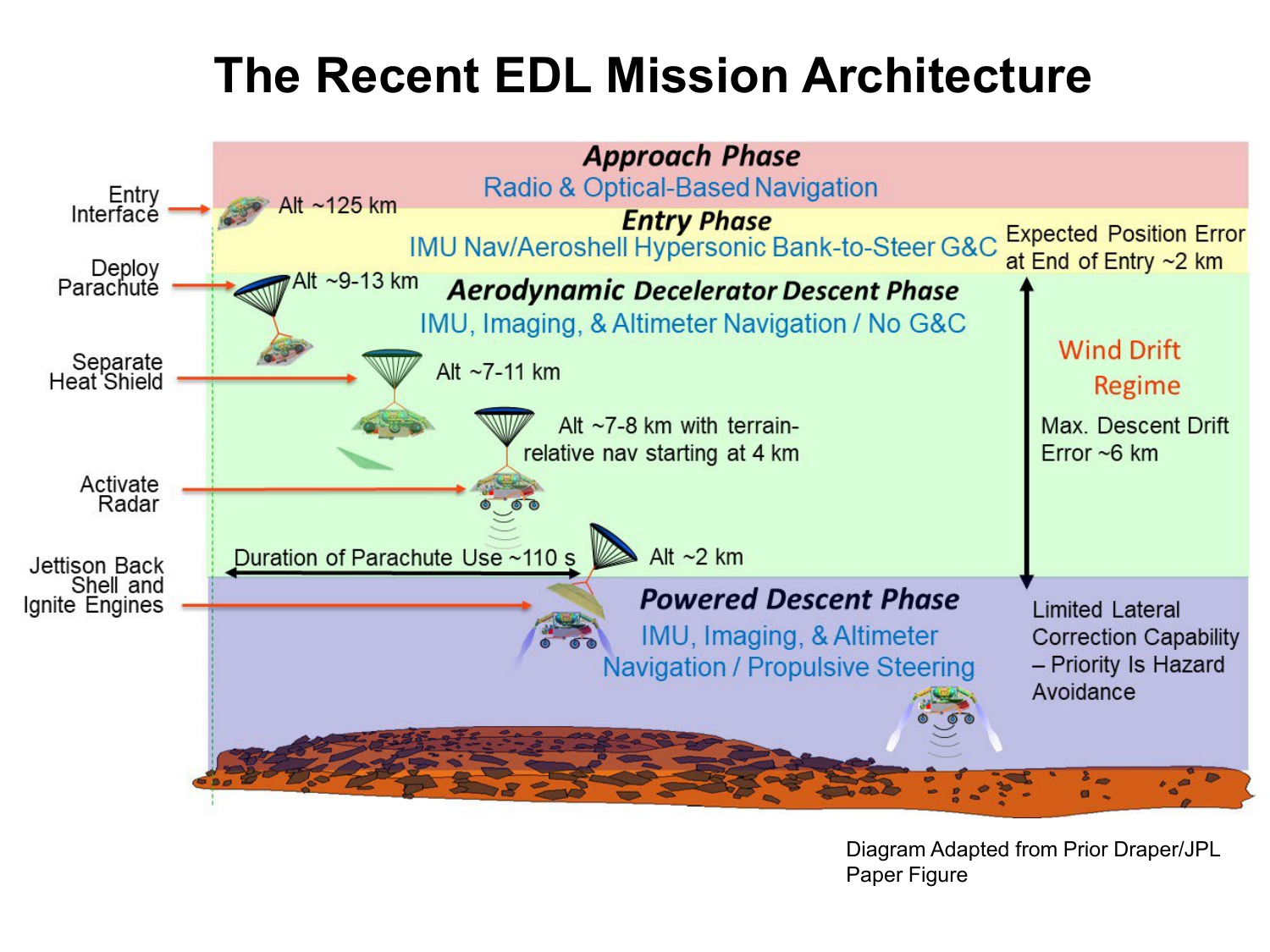## **Precision Landing Design Options and Considerations: Navigation Accuracy**

### **Optical Aiding During Approach**

- Utilizes images of planet limb and relative locations of stars
- An ensuing mid-course correction burn applies the resulting inertial state corrections to precisely target the entry interface location
- Image processing needed to derive resulting navigation update is not tightly time constrained

### **Surface-Relative Landmark Tracking from Orbit and/or During EDL**

- Utilizes images of surface feature positions and their relative orientations along the vehicle track
- Provides basis for landing-target-relative state update (mitigating map-tie errors)
- Image processing must be done onboard within a tight time limit (seconds at most)
	- Can necessitate a separate, dedicated processor
	- Requires storage space for a feature characterization database

#### **DRAPER**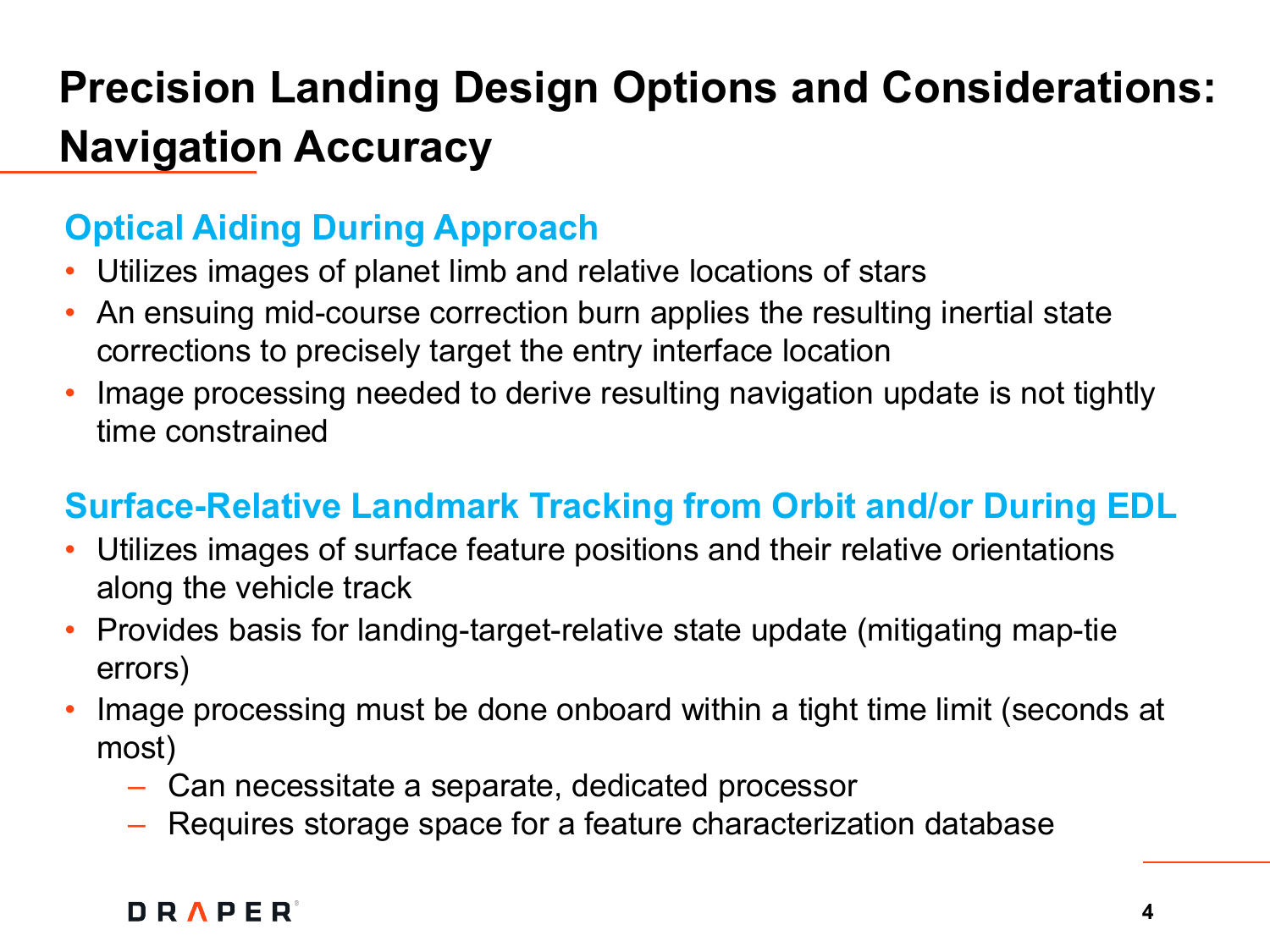### **Precision Landing Design Options and Considerations: Atmospheric Effects**

### **Atmospheric Density Impact**

- Use atmospheric density forecasts to update the predicted entry deceleration profile and aerodynamic decelerator descent rate
- Effects of dust storms on atmospheric density need to be addressed

### **Wind Drift Mitigation**

- Bias end of the entry phase target to offset predicted decelerator wind drift
	- Requires high-quality wind data or forecasts to be effective
- Provide decelerator steering to null out errors detected at start of decelerator descent
- Remove uncompensated decelerator-phase wind drift errors using powered descent path steering